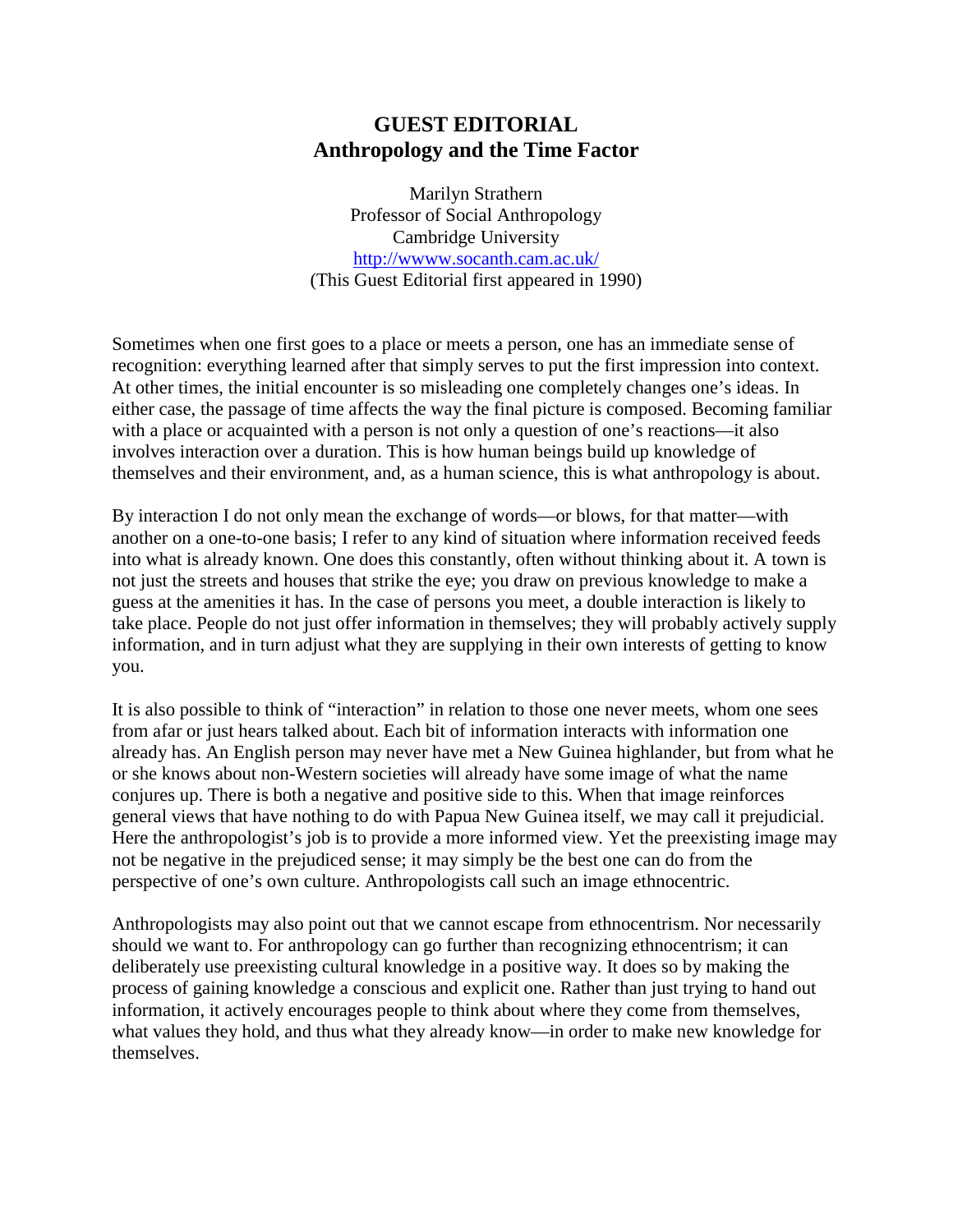This kind of interaction, between what people already know and what they will come to know, constitutes more than "reflection," though reflection is an important part of it. It is a process intrinsic to the faculty for knowledge itself: putting things in sequence, recalling and looking ahead, making patterns, creating concepts. And time is built into the process.

The time involved may be a matter of hours or of years. It may be a question of reading an ethnography about an unfamiliar people or writing a paper about everyday events from a particular perspective, or it may be a matter of living for eighteen months in a distant location or spending years developing a theory from the writings of other scholars. Students and teachers are on the same side of the line here. At whatever stage he or she is at, the anthropologist needs time for interaction to take effect.

This is true of any learning process. In the case of anthropology, the time factor itself is something about which we have to be conscious. Anthropologists collect information about the lives and values of peoples from all over the world, their cultures and artifacts, the way they organize themselves. As information, such data may well seem bizarre or pointless—rather like photographs of places or persons one is never likely to see. But that is the kind of information the anthropologist turns into knowledge. It becomes knowledge when it enlarges our perceptions of the world, extends the thoughts we already have, enables us to reach a new perspective on the familiar or discover fresh possibilities in human behavior.

That this process takes time is obvious in the case of fieldwork. Fieldworkers use their own cultural repertoire to access what they are learning about another culture. But they do not instantly know what is going to be useful. If I walk toward someone aware of greeting behavior, perhaps already sensitive to the local courtesies, I am attuned to the range of reactions I can expect. Those expectations may well make me puzzle over what actually happens, but if they were not there I could not even begin to be puzzled! Yet I might also be drawing the wrong parallel—and need other kinds of information to tell me when a greeting is or is not appropriate. Over and again, anthropologists thus use their own cultural skills to place themselves in positions from which they can elicit information. The anthropologist also has to be conscious that it cannot be done all at once: one has to live through various positions, whether one is present in person or in imagination, in order to build up an overall picture. Only then will any further piece of information extend one's understanding.

Since we are studying what is also true about ourselves—the nature of human sociality and the difference that culture makes—we study through ourselves. And however abstract our explanations and theories become, they reflect the complex patterns of thought and behavior found in all human interactions. This means that one is aware of one's own language and thus of one's own values and practices all the time. In the same way, the student reading an ethnography is aware of that work as the outcome of the investigations of a particular fieldworker, on whom he or she can build up a cultural if not a personal profile.

That process of being aware turns information into knowledge. Rather like getting to know the layout of a town or what kind of person a friend turns out to be, it needs enough time for a kind of interaction to have taken place. Whether the effect feels like a laborious attempt to grasp an idea or like a sudden flash of insight, only you can make knowledge for yourself. Someone else